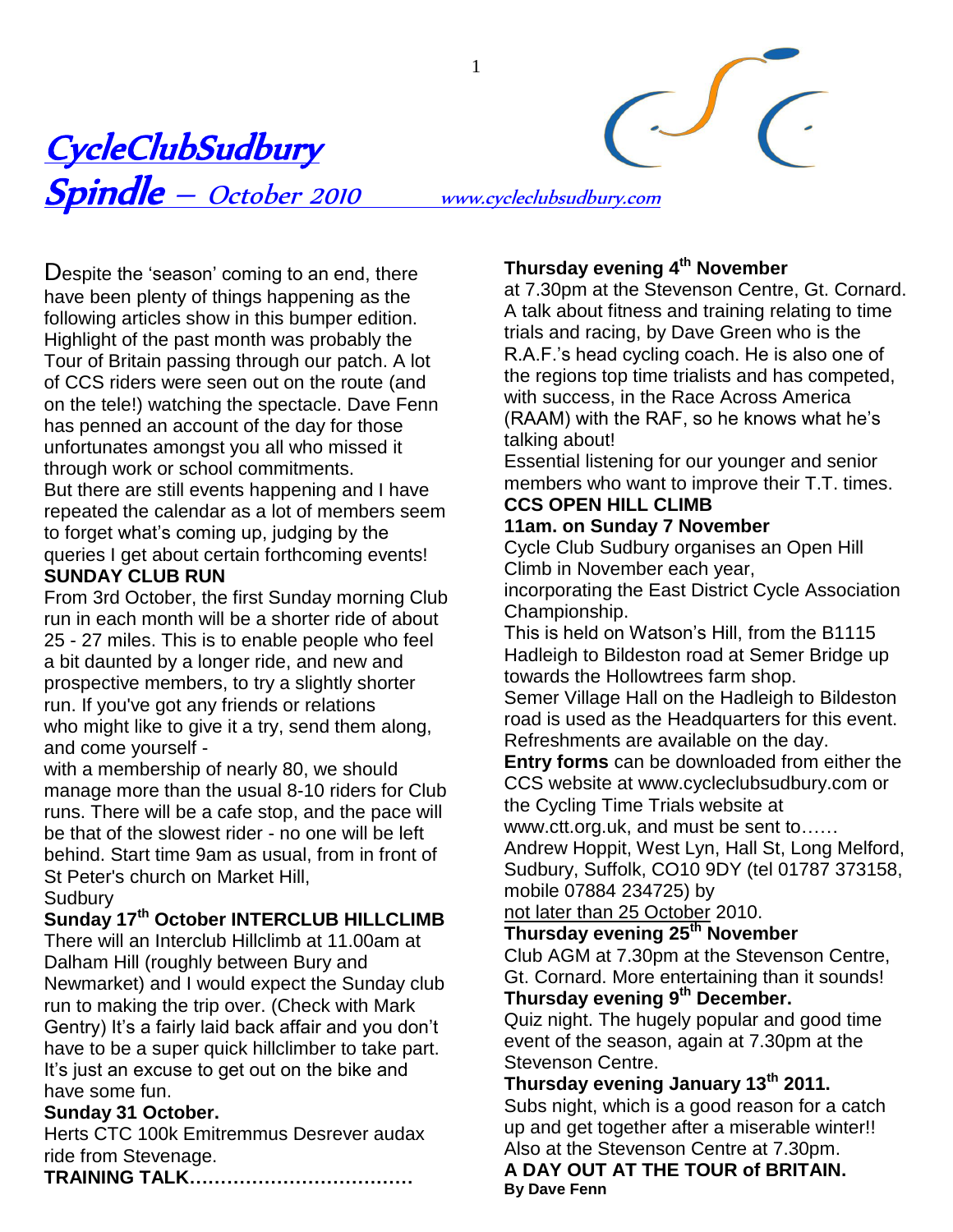For the first time the Tour of Britain in its current format was to visit East Anglia for two days in September for stages 6 and 7. In previous years London has been the closest the race came to our area. Stage 6 started in Kings Lynn and finished in Great Yarmouth.

The 152 km Stage 7 started from Bury St Edmunds and finished in Colchester, the route being ideal for seeing the race in several locations due to its winding configuration. With many of the top European teams riding along with a crop of home grown teams the event looked to have the ingredients to be an exciting race.

The day of the  $7<sup>th</sup>$  stage dawned warm and sunny, a welcome start to the day as a group of CCS riders met on Sudbury Market Hill to ride to Bury St Edmunds with the intention of mingling with some of the world's top profession racing teams.



The atmosphere in the start area on Angel Hill was electric, with the crowd being wound up by the commentator assisted by a very attractive podium girl. Team cars were arriving, bikes were being prepared, and many of the riders were relaxing with their team mates ready for the start.

The Sky Team Bus arrived and quickly attracted a large crowd of fans all wanting to see Bradley Wiggins and Geraint Thomas, I did manage to get a couple of close up pictures of them but it was impossible to get within touching distance as the crowd was about 3 deep.

The HTC Columbia, Cervelo, and Garmin Slipstream teams were also attracting a lot of attention from the fans. Whilst the stage start was 10-15 we decided we must leave at

10-00 am in order give us sufficient time to get to the Hill Prime at Foxearth. The police had closed the race route roads out of Bury St Edmunds so we were now riding on closed roads with the assembled spectators cheering us as we rode past. We rode through red traffic lights with the Police looking on and got a fantastic cheer from a group of school children waving their flags, Viv gave them a well executed two armed victory salute (show off).

We took the back road through Hartest and Glemsford to get to Foxearth and the King of the Mountains prime. Soon the Police outriders came through, the helicopter indicating the approaching riders. A break of two riders came through taking the hill with little effort and not contesting the prime. About 2 minutes later the Peleton arrived led by a Sky rider, sweeping past at about 25 mph, followed by the team cars ( I did get a Motorpoint Marshalls Team Cap thrown from their team car……..and it is in CCS colours ). Once the race had passed it was on to Ballingdon Hill for the third King of the Mountains Prime of the day. We joined a peleton of about 100 riders all with the same idea of seeing the race on Ballingdon Hill.

Ballingdon Hill was lined with spectators all the way up on both sides so it was crucial to make the climb look easy even if the lungs were bursting with the effort.

Once again the race was preceded by the Police motor bikes and the Helicopter signaling the arrival of the two man break followed a few minutes later by the fast moving peleton making light work of the hill. The spectators, particularly the school children were having great fun cheering the race through.

While the race headed out to Braintree and Maldon we rode to the Finish at Colchester. The commentator at the finish was having a great time winding up the spectators, combined with the loud music it created a fantastic atmosphere. It was difficult to see much of the finish due to the sheer volume of spectators, in some places close to the finish line the crowd was about 5 deep, however the excellent commentary by Hugh Porter kept everyone informed about the race. The excitement and noise rose to a crescendo when the riders sprinted up the lung busting North Hill to the Finish line. It was now time for the Podium girls to earn their money, looking glamorous for the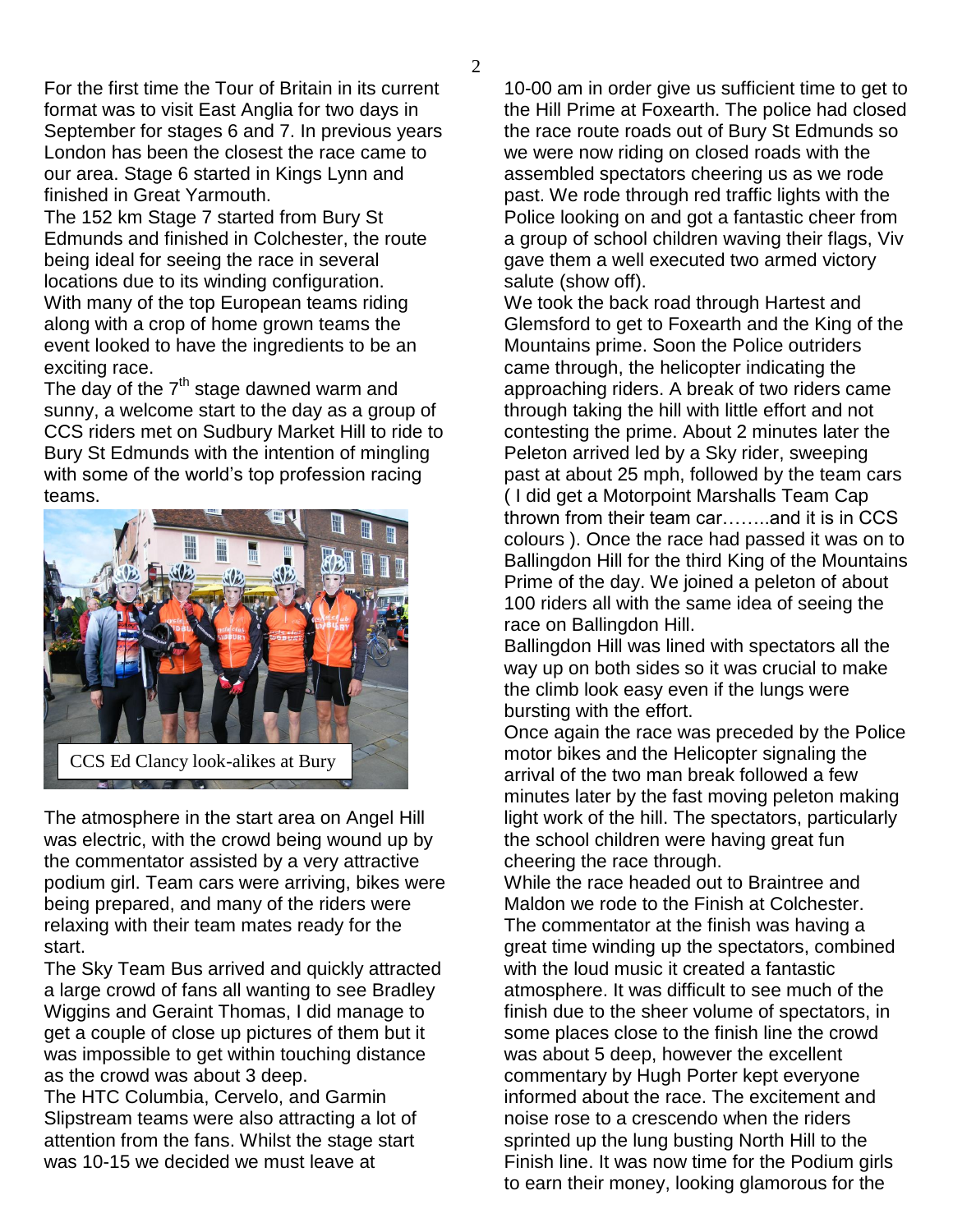photo shoot and prize presentations and the obligatory kisses for the winner.

We unanimously agreed it was a superb day out, helped off course by the brilliant weather. We all made our way home in time to see the race highlights on channel 4 hoping to see ourselves on TV.



Our colours **do** stand out in a crowd so it was easy to pick out a group of CCS riders at the hill primes and the back end of Andrew at Foxearth (perhaps not his best side).

My only question is………..when is the race going to return to our area?

### ---------------------------------------------------------------- **I DON'T BELIEVE IT!**

TRACK CYCLING - UCI WORLD CUP SERIES. The last round in this winter's series will take place at the Manchester Velodrome from 18 - 20 February 2011. A CCS trip is planned for the Saturday, 19 February. In the last Spindle, I asked if anyone interested could let me know, to give an indication of our ticket needs - once they're released, they sell out within the first hours. I had ONE reply - I can't believe there isn't more interest than this!

Now's your chance, so e-mail me now at robinandpam@tiscali.co.uk if you want to go, or have any queries. To whet the appetite of our Juvenile and Junior members, we're proposing to give them free admission tickets, although a contribution to petrol costs will still be needed.

# **WORLD DUATHLON CHAMPIONSHIPS**

By Barbara Law

The 2010 World Duathlon Championships were held recently in Edinburgh. As well as elite athletes on the Sunday, 800+ age-groupers from 20-80 years old, competed on the Saturday. Having competed in three previous world champs you would expect me to be getting used

to pre-race nerves but for the last weeks before the event I was in a bad way.

All the info about the courses said that it was the toughest ever and I began to panic and wished I wasn"t going.

Although I had trained very hard on my bike – going up hills in a higher gear than normal – doing 10 circuits of Hog Hill with its short but very sharp climb and managing 3 times straight up and down the notorious "North Hill" in Danbury (as used by Viv for his pre Mont Ventoux training), I could not convince myself that I would be fine.

The race consisted of a 10 $k$  run  $-$  4 laps with long drags up then 41.6k bike – 5 laps of Arthur"s Seat with testing climbs and steep twisting descents on a narrow road – then another 2 laps of the run course for the last 5K. The profile of the course looked to me like a mountain stage of the Tour de France. We were unable to ride the course until the evening before the race when the road was closed to traffic as we were riding it the opposite way to normal traffic.

My main aim was to finish without having to push the bike at all.

.<br>I ran a steady 10k and was 3<sup>rd</sup> in my age group into transition, behind the Canadian girl who had won last year in North Carolina and a New Zealander who also beat me last year but whom I had beaten in Rimini when I got a bronze medal. The bike leg was not my finest hour. I became more confident of climbing the hills each lap and managed the downhill"s better each time but I was reluctant to give it my all in between with the thought of the next climb in the back of my mind. An American passed me on the bike leg.

I started off with cramp on the final run but got going and was the 2<sup>nd</sup> fastest in the age group over the 5k. It was not enough to catch the 3rd placed American so I had to settle for 4th, which was what I deserved.

I had said before the event that I would never compete at this level again as I had felt so stressed by it all.

However, the bad memories fade and who knows! The whole weekend was a great experience – being a part of the Great Britain team and meeting athletes from all over the world and I"m glad I went.

--------------------------------------------------------------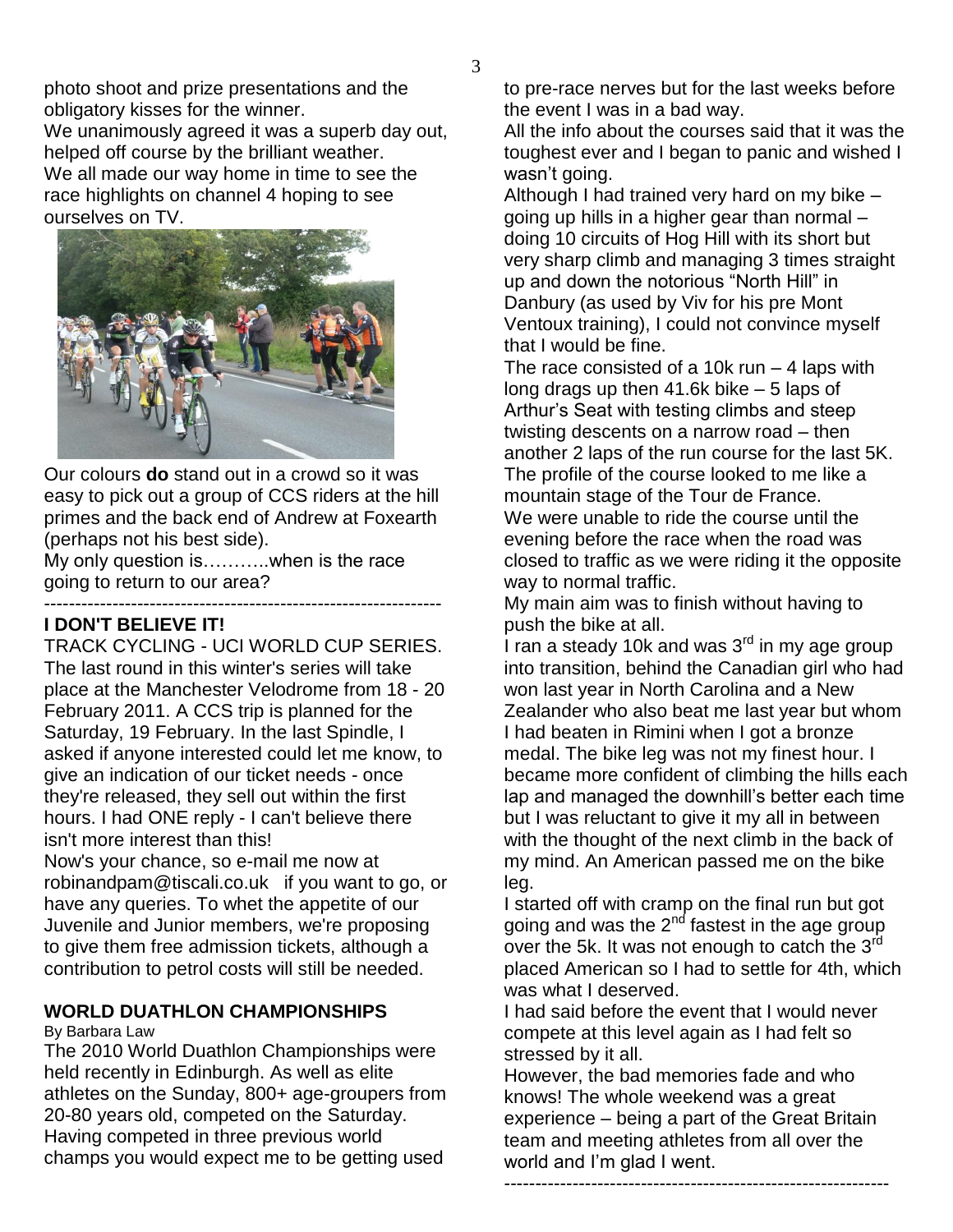

#### **SUPER RANDONNEUR – FINALLY** By Viv Marsh

In 2009 Dave, Brian, Andrew, George and I rode the Asparagus and Strawberries 400km Audax and all agreed that while was fun we didn"t need to make a habit of riding such a long way. So I was a little surprised when Dave suggested doing it again at the beginning of 2010. Not wanting to look a softy I agreed to give it another go. Andrew and Brian were up for it too so presumably didn"t want to appear to be softies either. (We let George off as it would be right in the middle of his exams.)

Later on when the Seething 600 was being discussed, Dave was the most keen as he said he"d like to attain his first SR series. An SR series is a "Super Randonneur" which involves riding a 200, a 300, a 400 and a 600km Audax in the same season. I had no intention of riding the whole 600 and even had my doubts about doing the 400 again but in an act of pure chivalry said I"d enter both and ride at least some of the distances to support Dave in his SR efforts.

As reported in Spindle, August 2010 we all completed the 400 and then to my pleasant surprise we successfully completed the 600 too (both crossing the Reedham Ferry). We had all done several 200s by this point and Brian and Dave had also done a permanent 300 (in fact Brian had done several 400s as well). So that was that. Dave had achieved his first SR and apart from a second 600 Brian had done it twice! They had their pictures in the paper and a nice write up acknowledging their fine achievement and we could all go home happy.

That would have been a satisfactory conclusion to the 2010 season but whoever wrote that article kindly pointed out that I only had to do another 300 and I could claim SR status too. Bugger. I never set out to do an SR series but now it was in the paper that I hadn"t quite made

it. The nights were already drawing in, there weren"t many local (flat) 300s left on the calendar, and I was on my own! So somewhat reluctantly I sent off my entry for the Mildenhall 300 at the end of August even though I could think of many better things to be doing on the bank holiday weekend (not least of which – visit the Mildenhall Cycling Rally perhaps!).

I had ridden this event previously in 2008 so knew the route which came back to Manningtree and on familiar local roads so it wouldn"t be too bad even though I"d most probably be doing it on my own. When the route sheet came through though a new route had been introduced which went up across the Broads (across the Reedham Ferry again) to the Norfolk coast and back. Last time I got up early and drove to Mildenhall for the 4am start but I didn"t sleep well and set off already very tired. This time I decided I"d go up on Friday night and camp at the rally instead. When I got there Brian was already pitched up as he"d decided he would ride yet another 300 after all. My plan worked fine and I got 4 or 5 hours good sleep. I awoke in good time and was all ready to go by 3.45am. Just time in fact for a second cup of coffee. Wrong. I burnt my mouth gulping it down and only just made it to the start line by 3.59. As I flustered to get ready I was hampered by an Audax pen I was still attempting to scribble down my details when - whoosh! Everyone else shot off and I was left in the settling dust cursing the famously unreliable pens. I gave up with the pen and set off in hot pursuit but I had no head torch so had to stop under a street light to read the first instruction. Unfortunately though the instructions were as good as the pens and I"d raced out as far as the bypass before realising that this wasn"t the way to Worlington!

By now I was already several minutes behind everyone else so settled down for a long lonely ride into the dawn. After 10 or 15k though I started to pass the odd rider then some small

groups. I pushed on and met up with Lindsay from yacf (whose bike I helped mend on the 600) and rode with her for about 40km. She was already slowing down though and started to say she might pack when we went passed her house at 80km. So I left her behind and set off on my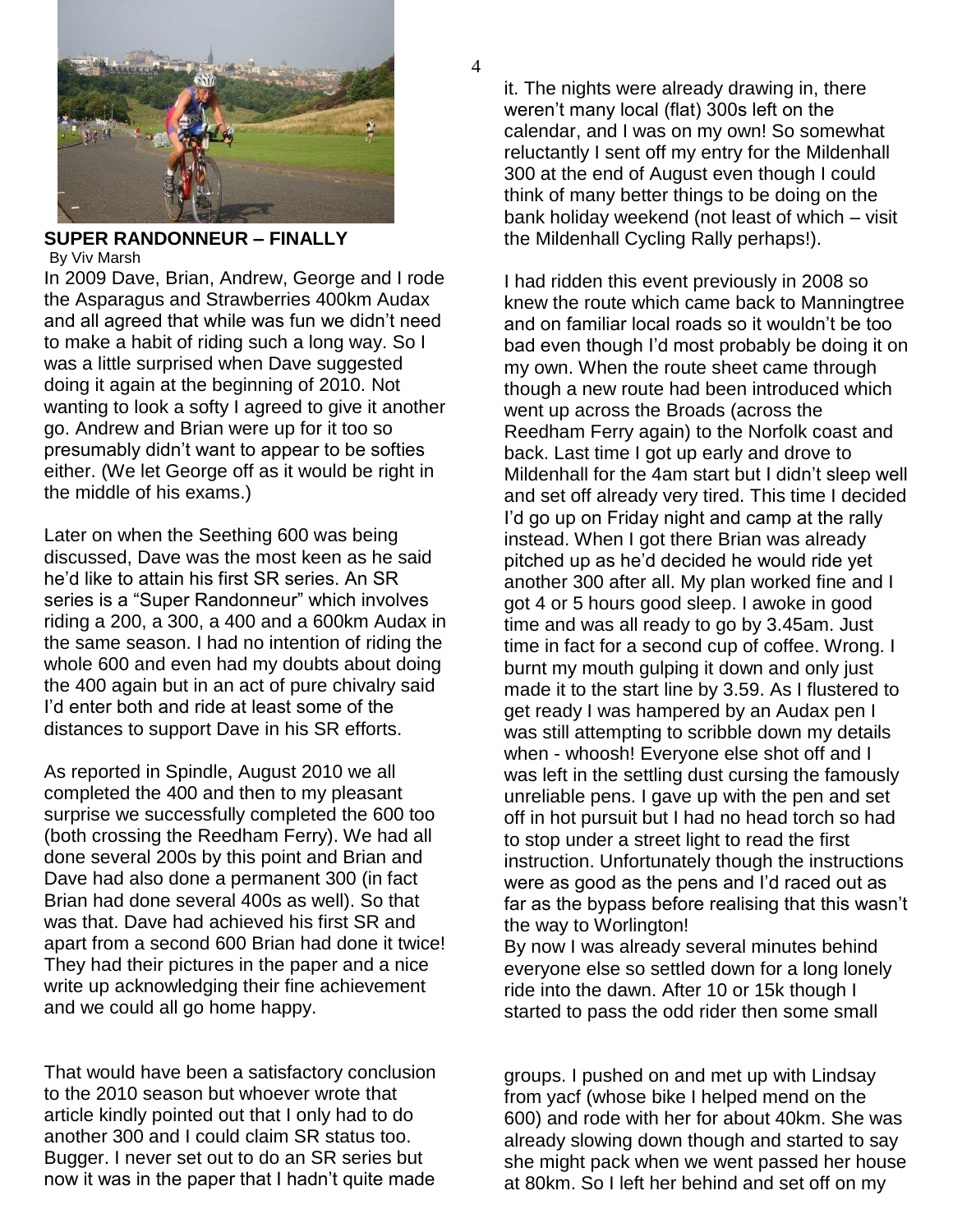own again. The first café was at 115km at a supermarket in Diss. So I time trialed for another 40k and when I got there I met a few other groups including Ed Nevard from Witham CC and so rode with them for the next leg up to the Broads and across the Reedham Ferry. Ed helpfully pointed out that we only needed to do a "Reedham Ferry 200" to get a "Reedham Ferry SR series". I politely told him to bog-off!

The next control was at Ranworth Broad and when I got there I met Brian for the first time who was just leaving in a small group. So I refueled and set off on my own again to see if I could catch him. I"d been doing some mental calculations and reckoned if I kept going at the same pace I"d finish in a little over 12 hours – 3 hours faster than I"d expected so might finish before 5pm! I"d started right at the back and had gradually worked my way up to almost the front passing almost all of the other riders. Thus inspired I finally caught Brian at the next control at Mundesley on the NE Norfolk coast but the wind coming off the sea had slowed us all down significantly. Together now we unpicked the very dodgy route sheet and made our own way to Aylsham. During this leg the heavens opened and we got our first soaking of the day and had a more or less headwind all the way back.

After Aylsham the route seemed to just give up on inventiveness and interestingness as well as helpfulness and just blatted back along A roads most of the way. The wind was strong and gusty and slowed us down along with several stops to don and un-don our waterproofs. It also occurred to us that the distances were not very accurate and in fact we were on for at least 320km if not more adding another hour to the journey. I"d enjoyed the first 150km on nice roads in good conditions but now the enthusiasm drained away as we trudged on into the deteriorating conditions and towards an apparently receding finish line.

We met up with Ed's group again at Bawdeswell and when we got another soaking in Thetford forest, we all split up looking for shelter. Luckily I"d brought a map so hid under a tree to try and work out where Mildenhall had disappeared to. Brian came by again and I rode with him for a bit but then noticed that many of the riders I"d been passing all day were now starting to pass us again. One large group came passed and on a long straight I could see them join up with Ed"s group ahead. Annoyed, I pushed on again and after a while caught this large group for the final drag into the finish.

I clicked up 330km before I got there but eventually Mildenhall couldn"t hide any longer and we finally finished at about 7.20pm somewhat down on my earlier prediction of 4.30pm! I didn"t mean to do it but it kind of happened by accident. It's not the sort of accident that usually happens to people but that's how I did my SR series. Now that's out of the way I can forget all about it. Hmm..Now about that Reedham Ferry SR.

 (Now that Viv has stopped messing about and has finally got his S.R. Series in the bag, how about doing an International S.R. Series which involves doing the same distances, but each one in different country? Just a thought Viv... you always said you like doing something with a high probability of failure. Ed)

**W**e had this e-mail come through recently and thought it may be of interest to our members.

---------------------------------------------------------------

### *Dear Club Secretary,*

Working with the likes of CycleStore, Halfords and others, we have developed the finest cycling cover available in the UK today. The value to your members in joining our unique scheme for only £12 a year is immense:

 **If any bike in your family is damaged beyond repair in a non-fault accident we will pay in full to give you a brand new replacement bike on a like-for-like, new-for-old basis. No matter how expensive or specialized your bike**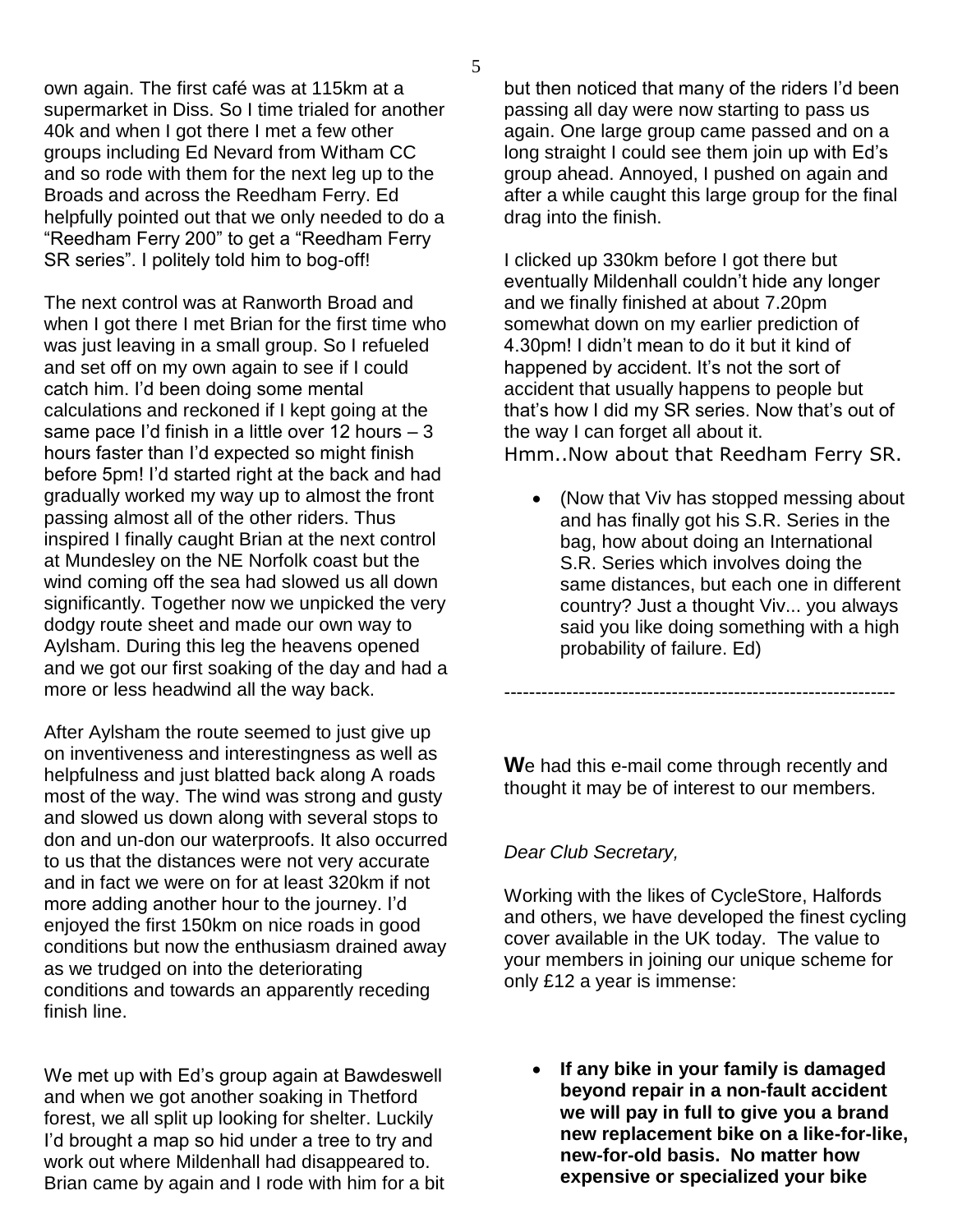**may be, it will be replaced with a brand new one of the same value free of charge.** 

- **We will repair any bike in your family free of charge in the event of a nonfault accident**
- **Total Cycle Assist membership doesn't just cover one person and one bike; it covers EVERYONE in your family and ALL the bikes you own for only £12 a year**
- **All bikes of every calibre and type are covered: hand-built road-racers; mountain bikes; recumbent; tandem; folding; electric**

### *Special offer for all cycle club members:*

Cover yourself, your spouse and all your children and all the bikes in your family for only £12 a year with the following coupon code: CC<sub>3</sub>

This will take £3 off our usual £15 annual fee. Simply click the link below to go to our special cycle club website where you can use this coupon code:

Yours sincerely, **Robert Deakin**

Membership Services Director

Total Cycle Assist Ltd

Find out more on the link below **[www.cc.totalcycleassist.co.uk](http://www.cc.totalcycleassist.co.uk/)**

### **SPEED JUDGING COMPETITION, HAWKEDON**

**------------------------------------------------------------------------**

A record team of 11 riders left Sudbury for Hawkedon. We arrived shortly after 10am, (having paused only for the more fool-hardy members of the team to have their photos taken negotiating a ford) to find organiser Ted Jackson of Haverhill Wheelers waiting for us with twothirds of the three-man Wheelers team. True to form, no riders from West Suffolk Wheelers appeared.

Ted sent us off at 1 minute intervals around the very lumpy course. Lumpy both in the hilly sense (lots of short climbs) and road surface - a third of the course was to be closed the next day for the start of pothole/road repairs!

Once around the course and back, slowing only to allow spectators Brian and Jenny Mann to focus their camera.

Speaking as a rider who gave up time trial riding after a very few years because of the pain involved, it was very pleasant to ride in a competitive event without the pressure of high speed. My technique was not to have a technique, but just ride at a natural pace, limiting myself to small chain wheel gears only. When all the riders were back, we stood in the increasingly chilly breeze while Ted completed the results table.

| Viv Marsh            | CCS        | 0 sec             |
|----------------------|------------|-------------------|
| Alistair Baker       | Haverhill  | 2 sec             |
| P Wiseman            | Haverhill  | 3 sec             |
| <b>Colin Dales</b>   | <b>CCS</b> | 5 sec             |
| <b>Robin Weaver</b>  | <b>CCS</b> | 6 sec             |
| <b>Terry Law</b>     | <b>CCS</b> | 8 sec             |
| David Rose           | <b>CCS</b> | 10 <sub>sec</sub> |
| <b>Andrew Hoppit</b> | <b>CCS</b> | 11 sec            |
| David Fenn           | <b>CCS</b> | 23 sec            |
| <b>Mark Gentry</b>   | <b>CCS</b> | 31 sec            |
| Peter Whiteley       | <b>CCS</b> | 35 sec            |
| Barbara Law          | <b>CCS</b> | 49 sec            |
| Mac MacDermott       | <b>CCS</b> | 63 sec            |
| M Grainge            | Haverhill  | 64 sec            |
|                      |            |                   |

Viv – the same time exactly in both directions! How is that possible? He was riding fixed – I imagine fixed riders have a far greater awareness of their cycling cadence than geared riders. Viv claims to like a challenge with a high probability of failure – he certainly succeeded here, even though the challenge was less stringent than other recent rides! Half the riders were within 10 secs of the same time – I"m sure this is far more than usual on this event.

A good fun morning out - try it yourself next year.

**B**elow, are each rider's fastest times on each course for the season just gone (2010) for the Evening TT Series. Also shown are the new 2011 Target times which will be the times you will need to improve on,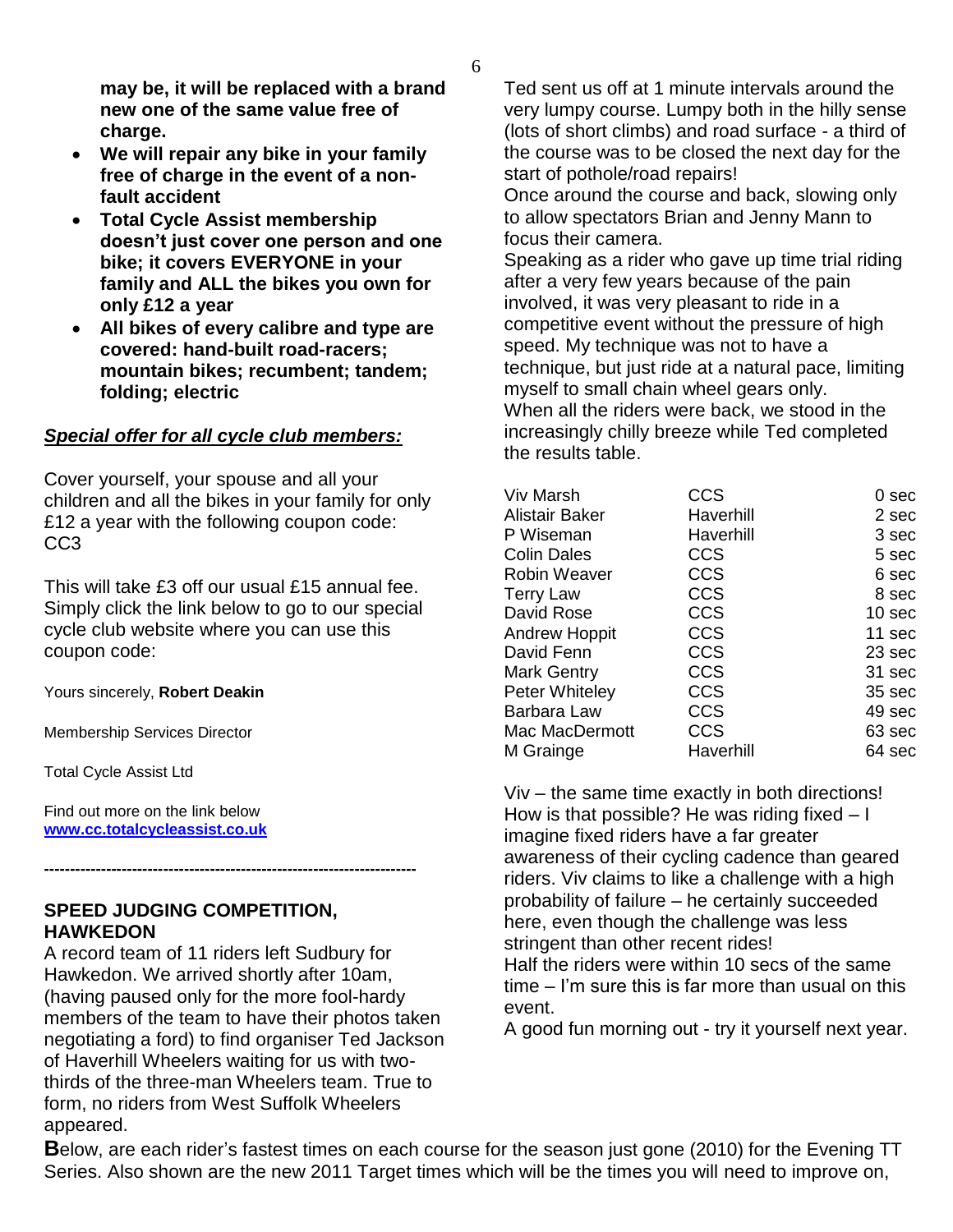to gain the points for next years competition. This is usually 3% higher than this years fastest times to give the younger riders a kick start at the beginning of the new season and to give the older one's some respite for....well, getting older!

|                    |                                               | B10/39         | 2011          | <b>Brent</b>   | 2011          | <b>Acton</b>       | 2011          | <b>Hitcham</b>       | 2011          |
|--------------------|-----------------------------------------------|----------------|---------------|----------------|---------------|--------------------|---------------|----------------------|---------------|
|                    |                                               | (Lav.10)       | <b>Target</b> | Eleigh         | <b>Target</b> | 2010               | <b>Target</b> | 2010                 | <b>Target</b> |
|                    | <b>Name</b>                                   | 2010           |               | 2010           |               | <b>Fastest</b>     |               | <b>Fastest</b>       |               |
|                    |                                               | <b>Fastest</b> |               | <b>Fastest</b> |               | time               |               | time                 |               |
|                    |                                               | time           |               | time           |               |                    |               |                      |               |
|                    | N.Baker                                       | 25.04          | (25.57)       | 20.28          | (21.11)       | 20.46              | (21.30)       | 38.01                | (39.21)       |
|                    | S.Barnes                                      | 27.38          | (28.36)       | 22.15          | (23.02)       | 22.12              | (22.59)       | 40.34                | (41.59)       |
|                    | G.Buckles                                     | 28.17          | (29.16)       | 23.25          | (24.14)       | 23.50              | (24.40)       | 41.58                | (43.26)       |
|                    | N.Bull                                        | 28.00          | (28.59)       | 22.42          | (23.30)       | 0                  |               | 0                    |               |
|                    | R.Bush                                        | 0              |               | 29.00          | (30.01)       | 30.34              | (31.38)       | 0                    |               |
|                    | $N.C$ risp                                    | 27.03          | (28.00)       | 22.13          | (23.00)       | $\mathbf 0$        |               | $\overline{0}$       |               |
|                    | R.Davies                                      | 22.47          | (23.35)       | 19.05          | (19.45)       | 19.12              | (19.52)       | 32.25                | (33.33)       |
|                    | $\overline{S}$ .Daw                           | 23.07          | (23.56)       | 19.04          | (19.44)       | 19.19              | (20.00)       | 32.09                | (33.17)       |
|                    | D.Day                                         | 24.15          | (25.06)       | 0              |               | 20.18              | (21.01)       | 0                    |               |
|                    | A.Dyson                                       | 28.18          | (29.17)       | 23.21          | (24.10)       | 23.23              | (24.12)       | 39.16                | (40.38)       |
|                    | R.Harman                                      | 24.38          | (25.30)       | 20.48          | (21.32)       | 0                  |               | 0                    |               |
|                    | C.Harris                                      | 32.21          | (33.29)       | 0              |               | 0                  |               | $\Omega$             |               |
|                    | C.Hill                                        | 27.20          | (28.17)       | 22.07          | (22.53)       | 22.03              | (22.49)       | 37.05                | (38.23)       |
|                    | A.Hoppit                                      | 27.22          | (28.19)       | 22.17          | (23.04)       | 22.40              | (23.28)       | 38.51                | (40.13)       |
|                    | G.Hoppit                                      | 24.28          | (25.19)       | 20.39          | (21.22)       | 20.35              | (21.18)       | 34.56                | (36.09)       |
|                    | S.Kirk                                        | 25.07          | (26.00)       | $\overline{0}$ |               | 0                  |               | 0                    |               |
|                    | W.Kitcher                                     | 0              |               | 21.32          | (22.17)       | 21.11              | (21.55)       | 0                    |               |
|                    | <b>B.Law</b>                                  | 32.16          | (33.24)       | 26.47          | (27.43)       | 0                  |               | 44.46                | (46.20)       |
|                    | $\overline{T}$ . Law                          | 28.53          | (29.54)       | 23.38          | (24.28)       | 0                  |               | 0                    |               |
|                    | <b>B.Mann</b>                                 | 26.44          | (27.40)       | 22.55          | (23.43)       | 0                  |               | 0                    |               |
|                    | T.Mansfield                                   | 30.01          | (31.04)       | $\overline{0}$ |               | 0                  |               | $\overline{0}$       |               |
|                    | <b>B.Marsh</b>                                | 27.17          | (28.14)       | 21.49          | (22.35)       | 22.38              | (23.26)       | 38.49                | (40.11)       |
|                    | J.Marsh                                       | 27.42          | (28.40)       | 22.31          | (23.18)       | 23.11              | (24.00)       | 38.04                | (39.24)       |
|                    | V.Marsh                                       | 26.02          | (26.57)       | 21.41          | (22.27)       | 21.09              | (21.53)       | 37.31                | (38.50)       |
|                    | <b>B.Mayers</b>                               | 26.01          | (26.56)       | 22.04          | (22.50)       | $\mathbf 0$        |               | $\mathbf 0$          |               |
|                    | L.McKnight                                    | 32.34          | (33.42)       | 26.13          | (27.08)       | 25.48              | (26.42)       | 45.28                | (47.03)       |
|                    | T.Moore                                       | 34.21          | (35.33)       | 27.25          | (28.23)       | 28.03              | (29.02)       | 47.53                | (49.34)       |
|                    | J.Newton                                      | 26.24          | (27.19)       | 21.55          | (22.41)       | 22.22              | (23.09)       | $\pmb{0}$            |               |
|                    | G.Palmer                                      | 28.53          | (29.54)       | 23.08          | (23.57)       | 0                  |               | $\Omega$             |               |
|                    | T.Pillet                                      | 26.09          | (27.04)       | 21.38          | (22.23)       | 21.00              | (21.44)       | 36.36                | (37.53)       |
|                    | D.Rose                                        | 31.13          | (32.19)       | 25.14          | (26.07)       | $\Omega$           |               | $\Omega$             |               |
|                    | J.Rush                                        | 23.22          | (24.11)       | 18.56          | (19.36)       | 19.13              | (19.53)       | 32.45                | (33.54)       |
|                    | J.Shotbolt                                    | 31.40          | (32.47)       | 26.34          | (27.30)       | 26.14              | (27.09)       | 44.49                | (46.23)       |
|                    | M.Shotbolt                                    | 23.13          | (24.02)       | 19.27          | (20.08)       | 19.53              | (20.35)       | 33.50                | (35.01)       |
|                    | J.Steed                                       | 32.03          | (33.10)       | 25.39          | (26.33)       | 27.48              | (28.46)       | 47.31                | (49.11)       |
|                    | S.Tyrrell                                     | 24.12          | (25.03)       | 0              |               | $\mathbf 0$        |               | 36.11                | (37.27)       |
|                    | J.Weatherly                                   | 27.03          | (28.00)       | 22.06          | (22.52)       | $\overline{2}2.07$ | (22.53)       | 37.16                | (38.34)       |
|                    | S.Wright                                      | 22.04          | (22.50)       | 0              |               | 0                  |               | 30.57                | (32.02)       |
|                    |                                               |                |               |                |               |                    |               |                      |               |
|                    | * 38 CCS Riders in total took part            |                |               |                |               |                    |               | $=$ Fastest<br>rider |               |
| in the 2010 Season |                                               |                |               |                |               |                    |               |                      |               |
|                    | C.C.S. Riders Open T.T. Results - 2010/August |                |               |                |               |                    |               |                      |               |
| Date               |                                               | Event          |               | Course         | Name          | <b>Dist</b>        | Time          |                      |               |